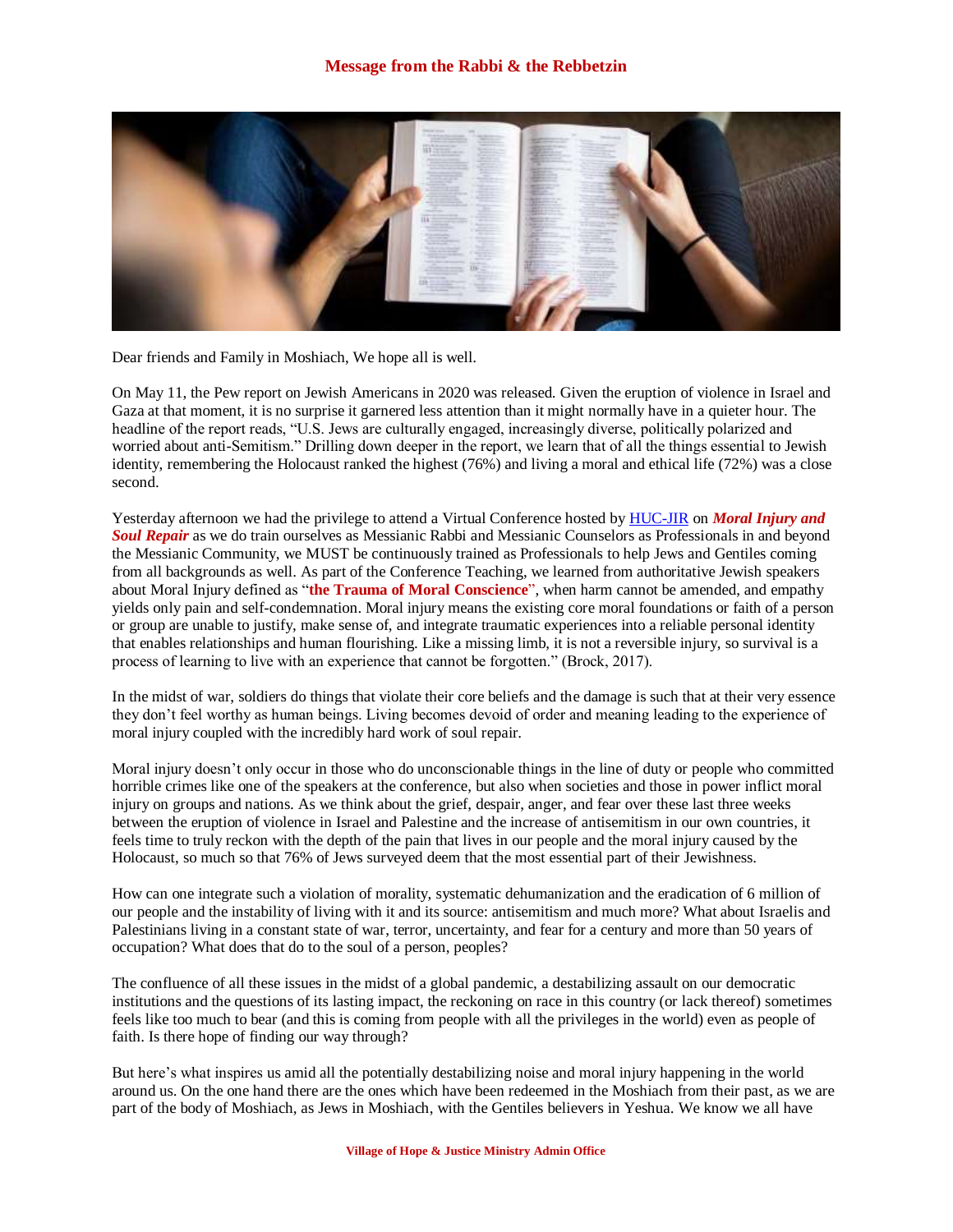## **Message from the Rabbi & the Rebbetzin**

been through and are still working our own ongoing process of soul repair and **teshuvah** (**repentance**) despite our redemption in Moshiach there is much to work on in our hearts, souls and mind. It gives us hope. On the other hand there are the members of the Parents Circle Families Forum of 600 Israeli and Palestinian bereaved families choosing a path of soul repair and reconciliation. Also this gives us faith and it gives must hope. And finally there is that statistic about what is essential to us Jews in these times. It's not only the remembrance of the greatest trauma of our people's history that has been ingrained in our souls, but that it is nearly equal to our unceasing desire to live a moral and ethical life, how much more as Messianic Jews. At our essence, we are not only a people who remember, but a people who aspire and witness the Jewish Redemption in the Last Days. We should never forget about it.

So, as we approach this Shabbat, please do not forget that we are not alone, we are many in Moshiach, we are an example of forgiveness above all sins, through the Redemption in Moshiach, for others to see as we have been redeemed by Hashem through His Redemption in Moshiach without deserving it, but only by His grace. Our purpose and identity in life is only in Hashem who is our Creator who gave us His only Son Yeshua the Moshiach as ultimate sacrifice for our redemption and the redemption of all Israel and the Gentiles which have not yet received Him as their Saviour yet. He is faithful with all of us Jews and Gentiles in Him. Let us be faithful to Him with no fear, as His People standing and proclaiming our belief to the world with no compromise.

We have been reconciled with Him through Moshiach as we have been reconciled first with others (Matthew 5:24), leaving our past behind, renouncing to Satan and our sinful ways, finally walking His ways in obedience and glorifying His Holy Name. This means that the redemption in Moshiach is not just the moment we accept Moshiach in our hearts but it is a lifelong journey of molding, breaking, cutting until we become His image on earth (*Michelangelo Buonarroti*) that He wants to reveal to the world. A lamp cannot be put under the bed, it must be placed in the high places to be seen, we cannot be afraid of His Torah of Truth and see ourselves as ants before the enemies while Hashem is calling us to fight spiritually to reach His People for His Name been glorified, we are called to share the Torah to be what Hashem is calling us to be in Spirit and in truth.

We are new creatures in His Moshiach Yeshua who gave His life for us and gives us His strength to forgive every sin (**70 times 7 Matthew 18:21-22**) and be forgiven for all our sins from whom we have hurt as we still keep sinning (different sins from the past but still called sins) everyday despite our redemption and reconciliation with Hashem through the Moshiach.

Brothers and Sisters in Moshiach, as we accept our inadequacy, weaknesses and fear of change that always leads us to wrong choices, and as we daily surrender ourselves to Him in prayer and supplication, fasting, gathering with other believers online and in person asking Hashem for the Fullness of His Redemption in us in every area of our lives, we are going to see a **change** (Zephaniah 3:17, Galatians 5:1, Isaiah 44:22, Yochanan (John) 8:36) in our lives, relationships, marriages, communities, cities, nations. Surrendering to Him makes us available for a miraculous change in our characters, behaviors, relationships that He wishes to see in us through His redemption (Psalms 34:19) as He is the Only One who can set us free from any sinful way we are still going through, He asks us to be at His presence no matter what is in front of us, since when we are at His presence nothing can disturb our intimacy and covenant with Him!



[He restores and resurrects](https://biblehub.com/psalms/23-3.htm) our hearts and souls (Isaiah 61:10, Psalms 23:3, Isaiah 61:3), He renews our minds (Romans 12:1-2) in His perfect work that no man can interrupt, no lie can stop, [no false doctrine can manipulate](https://biblia.com/bible/esv/romans/8/7) (Romans 8:7), no persecution or tribulation [can annihilate](https://www.biblegateway.com/verse/en/Romans%208%3A35) (Romans 8:35) a[s He will complete His work in us](https://biblehub.com/philippians/1-6.htm) ( Philippians 1:6) in His time and season until we will be with Him in His Kingdom of Heaven. So [keep fight](https://biblehub.com/1_timothy/6-12.htm) the [good fight](https://biblehub.com/1_timothy/6-12.htm) (1 Timothy 6:12), [keep knock at His door](https://biblehub.com/matthew/7-7.htm) (Matthew 7:7), keep shout [loud His Name](https://www.bible.com/bible/111/PSA.66.1-4.NIV) (Psalms 66:1-4) as